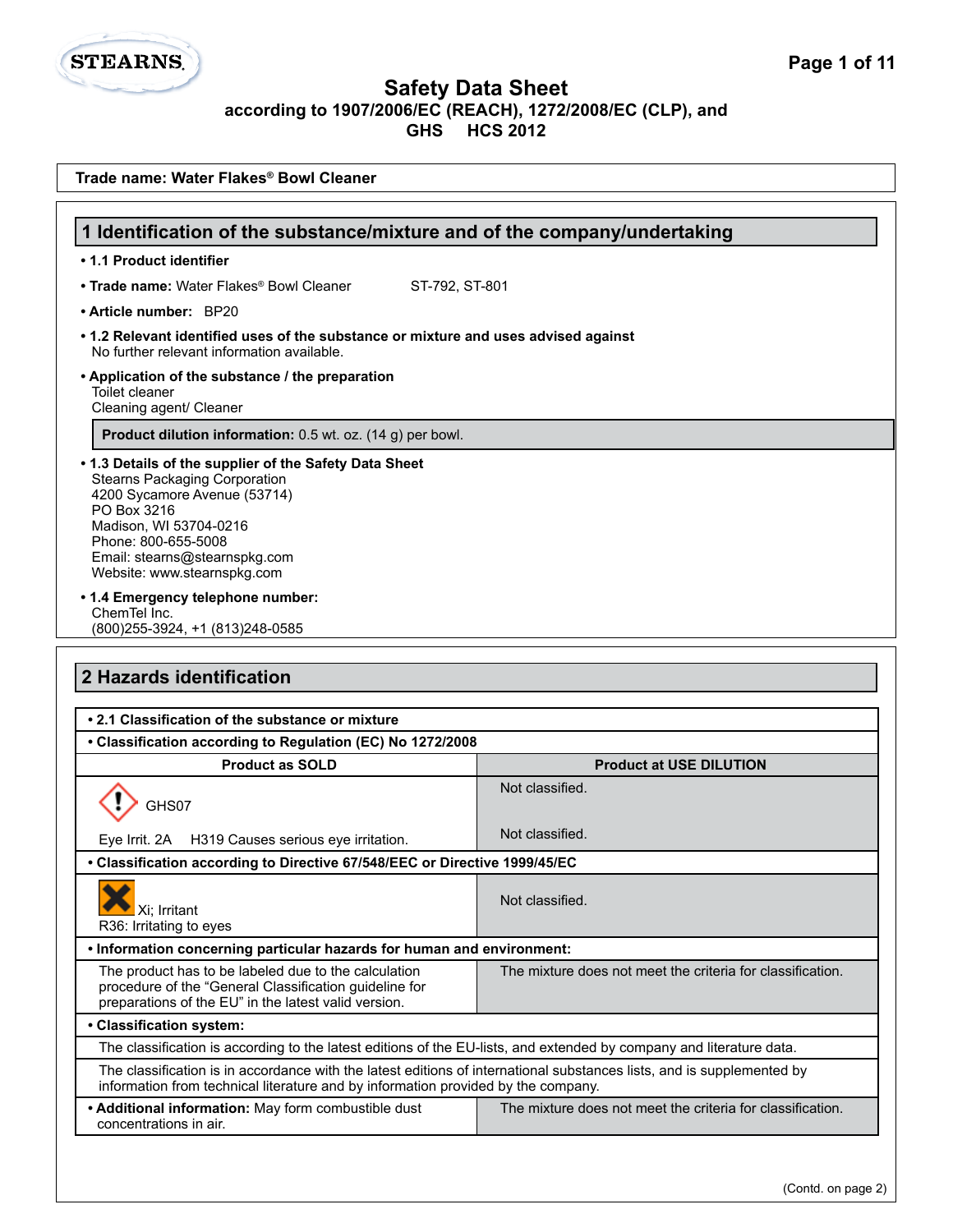| Trade name: Water Flakes® Bowl Cleaner                                                                                                               |                                                            |
|------------------------------------------------------------------------------------------------------------------------------------------------------|------------------------------------------------------------|
|                                                                                                                                                      | (Contd. from page 1)                                       |
| • 2.2 Label elements                                                                                                                                 |                                                            |
| • Labeling according to Regulation (EC) No 1272/2008                                                                                                 |                                                            |
| <b>Product as SOLD</b>                                                                                                                               | <b>Product at USE DILUTION</b>                             |
| The product is classified and labeled according to the CLP<br>regulation.                                                                            | The mixture does not meet the criteria for classification. |
| • Hazard pictograms                                                                                                                                  |                                                            |
|                                                                                                                                                      | None                                                       |
| GHS07                                                                                                                                                |                                                            |
| · Signal word Warning                                                                                                                                | None                                                       |
| • Hazard-determining components of labeling:                                                                                                         |                                                            |
| citric acid<br>Sodium Carbonate                                                                                                                      | Not applicable.                                            |
| • Hazard statements                                                                                                                                  |                                                            |
| H319 Causes serious eye irritation.                                                                                                                  | Avoid contact with eyes.                                   |
| • Precautionary statements                                                                                                                           |                                                            |
| P102 Keep out of reach of children.                                                                                                                  | Keep out of reach of children.                             |
| P280 Wear eye protection.                                                                                                                            |                                                            |
| P264 Wash hands thoroughly after handling.                                                                                                           |                                                            |
| P305+P351+P338 IF IN EYES: Rinse cautiously with water<br>for several minutes. Remove contact lenses if present<br>and easy to do. Continue rinsing. |                                                            |
| P337+P313 If eye irritation persists: Get medical advice/<br>attention.                                                                              |                                                            |
| P501 Dispose of contents/container in accordance with local<br>regulations.                                                                          |                                                            |
| • Additional information: May form combustible dust<br>concentrations in air.                                                                        | No known hazards                                           |

# **3 Composition/information on ingredients**

**• 3.2 Mixtures**

**• Description:** Mixture of substances listed below with nonhazardous additions.

| • Dangerous components:                         |                     |        |
|-------------------------------------------------|---------------------|--------|
| CAS: 77-92-9                                    | citric acid         | 20-30% |
| EINECS: 201-069-1                               | Xi R36              |        |
|                                                 | Eye Irrit. 2A, H319 |        |
| CAS: 497-19-8                                   | Sodium Carbonate    | 10-25% |
| EINECS: 207-838-8<br>Index number: 011-005-00-2 | Xi R36              |        |
|                                                 | Eye Irrit. 2A, H319 |        |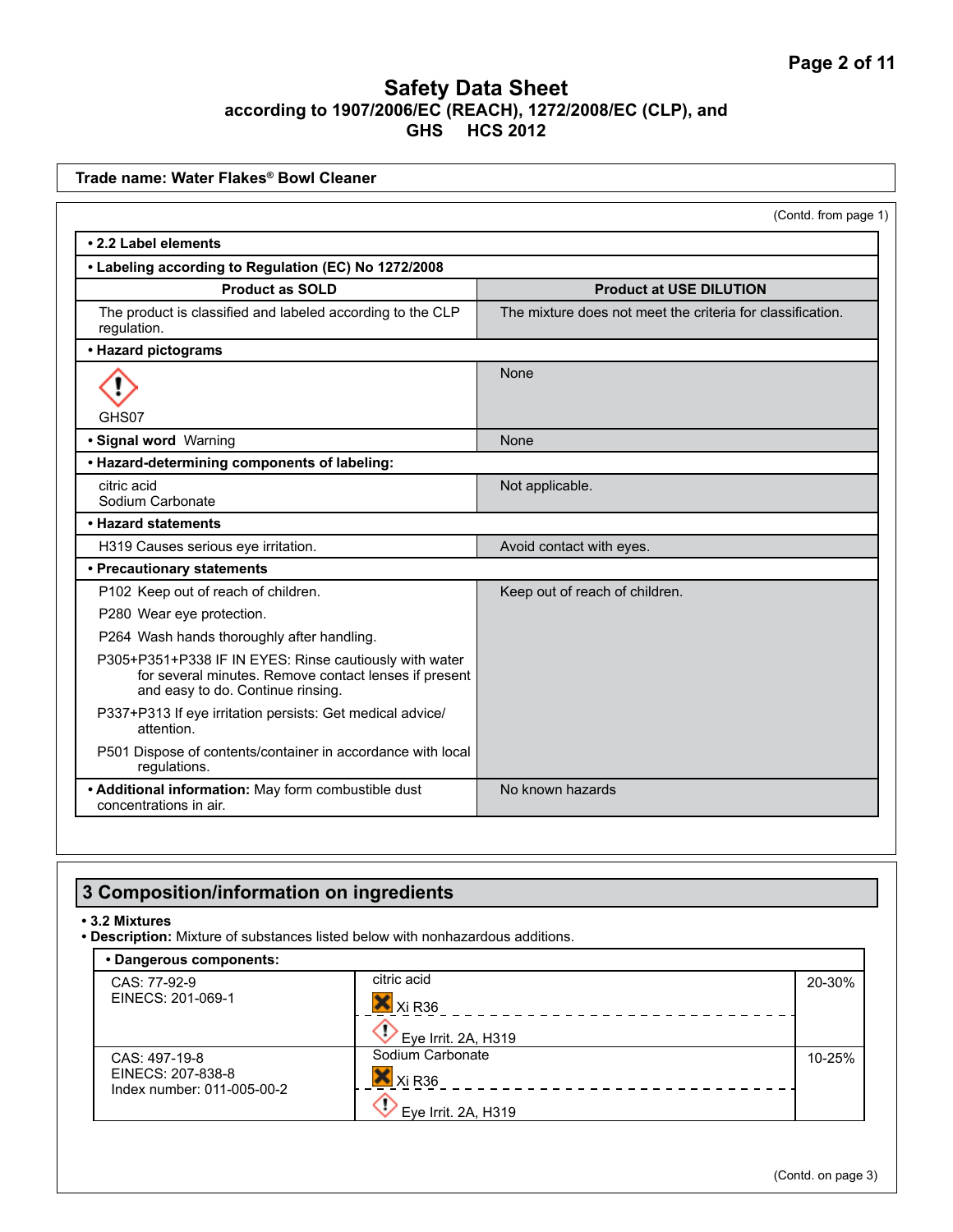| Trade name: Water Flakes® Bowl Cleaner |                                                                                               |                      |
|----------------------------------------|-----------------------------------------------------------------------------------------------|----------------------|
|                                        |                                                                                               | (Contd. from page 2) |
| CAS: 68439-46-3                        | alcohols, C9-11, ethoxylated                                                                  | $<$ 3%               |
| NLP: 500-446-0                         | X Xi R36/38                                                                                   |                      |
|                                        | Skin Irrit. 2, H315; Eye Irrit. 2A, H319                                                      |                      |
| CAS: 112926-00-8                       | Precipitated silica (Silica-Amorphous)<br>substance with a Community workplace exposure limit | $< 1\%$              |

**• Additional information:** For the wording of the listed risk phrases refer to section 16.

#### **4 First-aid measures**

| .4.1 Description of first aid measures                                                                                                            |                                                                                                                          |
|---------------------------------------------------------------------------------------------------------------------------------------------------|--------------------------------------------------------------------------------------------------------------------------|
| <b>Product as SOLD</b>                                                                                                                            | <b>Product at USE DILUTION</b>                                                                                           |
| • General information: No special measures required.                                                                                              | No special measures required.                                                                                            |
| • After inhalation: Supply fresh air; consult doctor in case of<br>complaints.                                                                    | No special measures required. Treat symptomatically.                                                                     |
| • After skin contact:<br>Brush off loose particles from skin.<br>Immediately rinse with water.<br>If skin irritation continues, consult a doctor. | No known effect after skin contact. Rinse with water for a<br>few minutes.                                               |
| • After eye contact:<br>Remove contact lenses if worn.<br>Rinse opened eye for several minutes under running water.<br>Then consult a doctor.     | No known effect after eye contact. Rinse with water for a<br>few minutes. If irritation persists, get medical attention. |
| • After swallowing:<br>Rinse out mouth and then drink plenty of water.<br>Do not induce vomiting; call for medical help immediately.              | Get medical attention if symptoms occur.                                                                                 |
| . 4.2 Most important symptoms and effects, both acute<br>and delayed<br>Irritant to eyes.                                                         | No known effect after eye contact.                                                                                       |
| . Hazards No further relevant information available.                                                                                              | No known effects.                                                                                                        |
| • 4.3 Indication of any immediate medical attention and special treatment needed                                                                  |                                                                                                                          |
| No further relevant information available.                                                                                                        | No further relevant information available.                                                                               |

#### **5 Fire-fighting measures**

- **5.1 Extinguishing media**
- **Suitable extinguishing agents:** Use fire extinguishing methods suitable to surrounding conditions.
- **For safety reasons unsuitable extinguishing agents:** None.
- **5.2 Special hazards arising from the substance or mixture**  Formation of toxic gases is possible during heating or in case of fire. May form combustible dust concentrations in air.
- **5.3 Advice for firefighters • Protective equipment:**
- Wear self-contained respiratory protective device. Wear fully protective suit.
- **Additional information** No further relevant information available.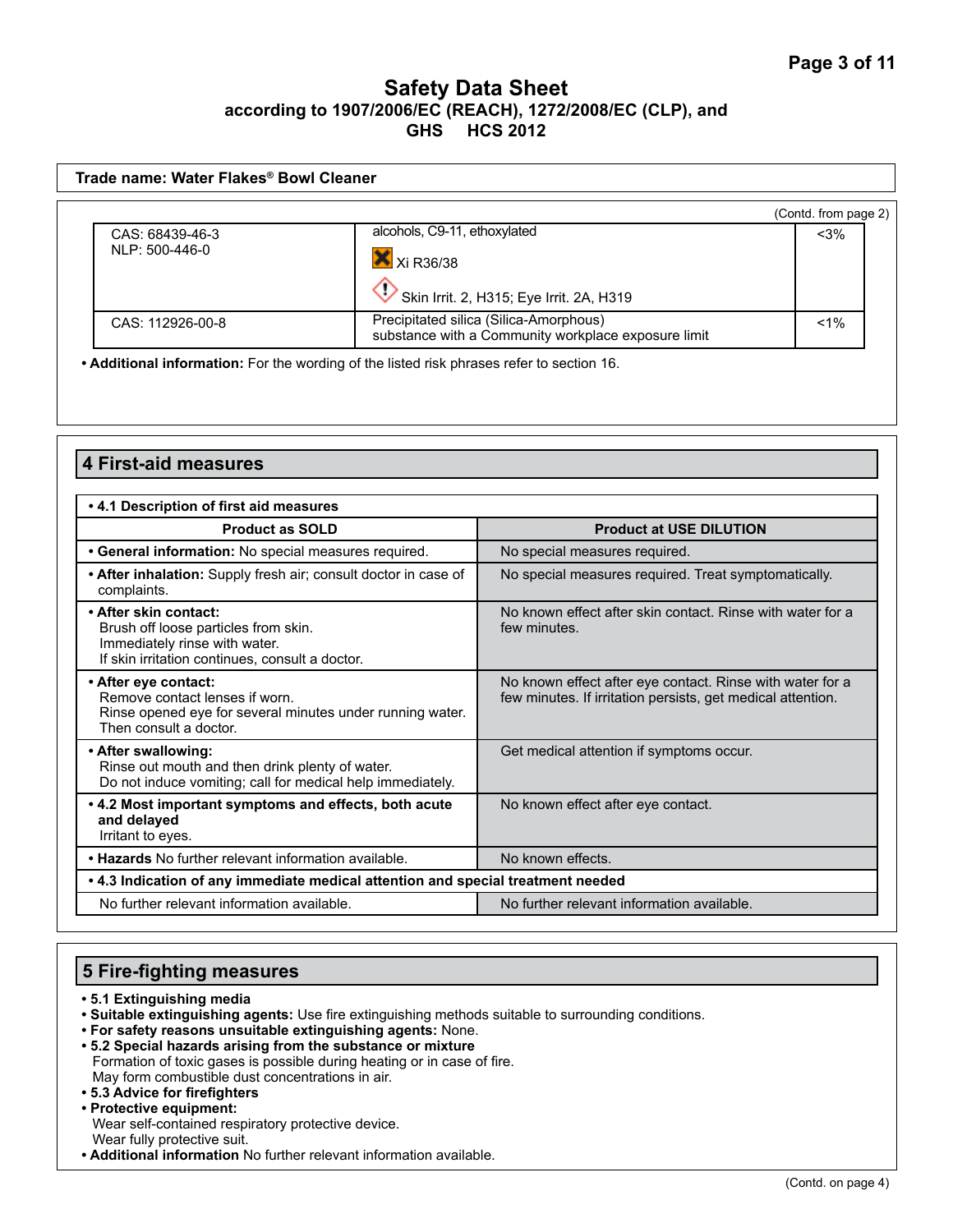**Trade name: Water Flakes® Bowl Cleaner**

(Contd. from page 3)

| <b>6 Accidental release measures</b>                                                                                                                                                                                                       |                                                                                                                                                                   |  |
|--------------------------------------------------------------------------------------------------------------------------------------------------------------------------------------------------------------------------------------------|-------------------------------------------------------------------------------------------------------------------------------------------------------------------|--|
| . 6.1 Personal precautions, protective equipment and emergency procedures                                                                                                                                                                  |                                                                                                                                                                   |  |
| <b>Product as SOLD</b>                                                                                                                                                                                                                     | <b>Product at USE DILUTION</b>                                                                                                                                    |  |
| Use respiratory protective device against the effects of<br>fumes/dust/aerosol.<br>Ensure adequate ventilation<br>Wear protective equipment. Keep unprotected persons<br>away.<br>Product forms slippery surface when combined with water. | Use personal protective equipment as required.                                                                                                                    |  |
| • 6.2 Environmental precautions:                                                                                                                                                                                                           |                                                                                                                                                                   |  |
| No special measures required.                                                                                                                                                                                                              | Avoid contact of large amounts of spilled material and run off<br>with soil and surface waterways.                                                                |  |
| • 6.3 Methods and material for containment and cleaning up:                                                                                                                                                                                |                                                                                                                                                                   |  |
| Pick up mechanically.<br>Send for recovery or disposal in suitable receptacles.<br>Clean the affected area carefully; suitable cleaners are:<br>Warm water                                                                                 | Large Spills: Flush area with water. Prevent entry into<br>waterways.<br>Small Spills: Wipe up with absorbent material.                                           |  |
| • 6.4 Reference to other sections                                                                                                                                                                                                          |                                                                                                                                                                   |  |
| See Section 7 for information on safe handling.<br>See Section 8 for information on personal protection<br>equipment.<br>See Section 13 for disposal information.                                                                          | See Section 7 for information on safe handling.<br>See Section 8 for information on personal protection<br>equipment.<br>See Section 13 for disposal information. |  |

# **7 Handling and storage**

| • 7.1 Precautions for safe handling                                                                                         |                                   |
|-----------------------------------------------------------------------------------------------------------------------------|-----------------------------------|
| <b>Product as SOLD</b>                                                                                                      | <b>Product at USE DILUTION</b>    |
| Prevent formation of dust.<br>Any unavoidable deposit of dust must be regularly<br>removed.                                 | No special measures required.     |
| . Information about fire - and explosion protection:                                                                        |                                   |
| Dust can combine with air to form an explosive mixture.                                                                     | No special measures required.     |
| • 7.2 Conditions for safe storage, including any incompatibilities                                                          |                                   |
| • Storage:                                                                                                                  |                                   |
| . Requirements to be met by storerooms and receptacles:                                                                     |                                   |
| Avoid storage near extreme heat, ignition sources or open<br>flame.<br>Protect from humidity and water.                     | Keep out of reach of children.    |
| . Information about storage in one common storage facility:                                                                 |                                   |
| Store away from foodstuffs.<br>Do not store together with alkalis (caustic solutions).<br>Store away from oxidizing agents. | No storage precautions necessary. |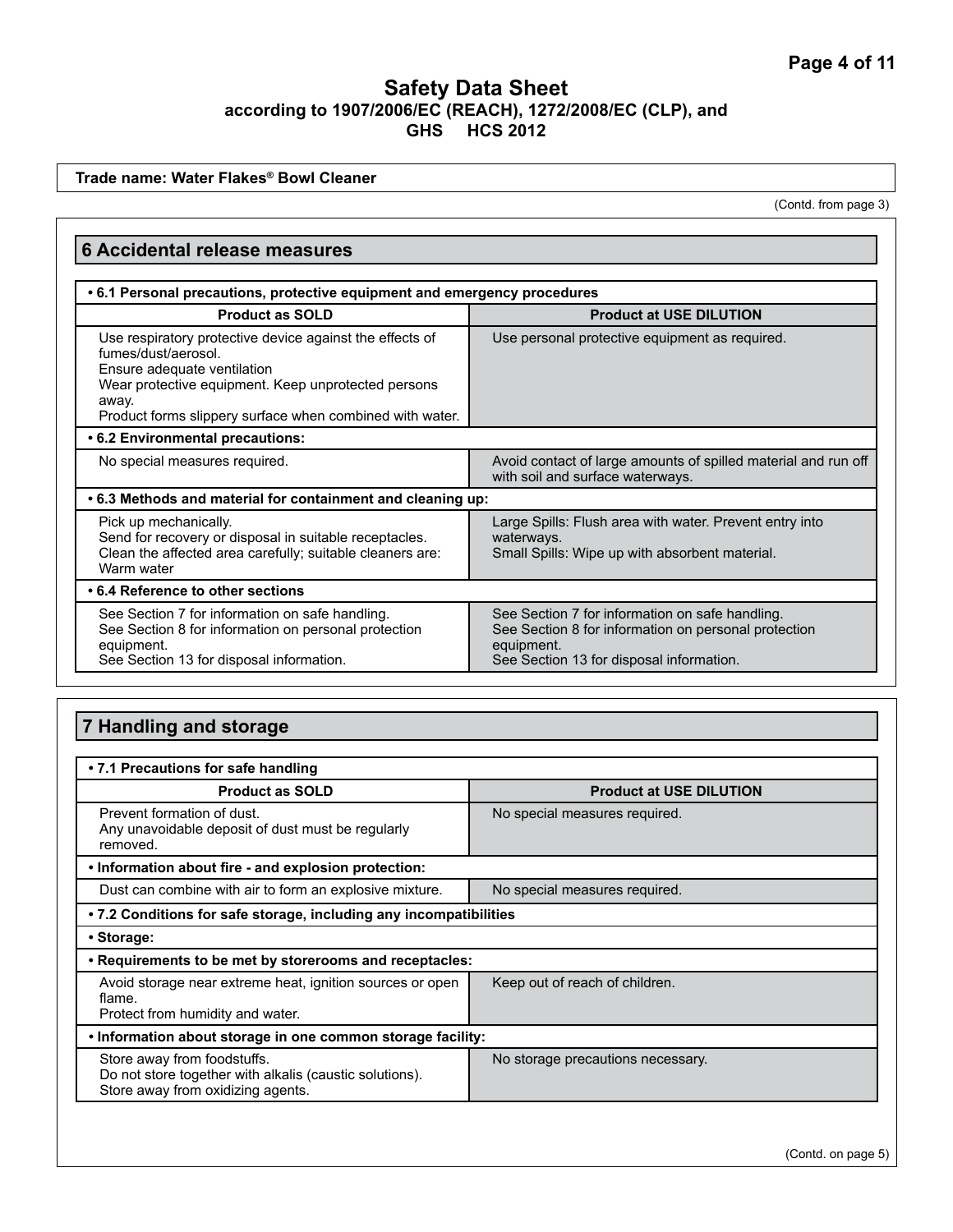| Trade name: Water Flakes® Bowl Cleaner                                                                                                                                                                                                                                                                                               |                                                            |
|--------------------------------------------------------------------------------------------------------------------------------------------------------------------------------------------------------------------------------------------------------------------------------------------------------------------------------------|------------------------------------------------------------|
|                                                                                                                                                                                                                                                                                                                                      | (Contd. from page 4)                                       |
| <b>Product as SOLD</b>                                                                                                                                                                                                                                                                                                               | <b>Product at USE DILUTION</b>                             |
| • Further information about storage conditions:                                                                                                                                                                                                                                                                                      |                                                            |
| Store in cool, dry conditions in well sealed receptacles.<br>This product is hygroscopic.<br>Protect from humidity and water.<br>Protect from freezing.                                                                                                                                                                              | No storage precautions necessary.                          |
| . 7.3 Specific end use(s) No further relevant information available.                                                                                                                                                                                                                                                                 |                                                            |
|                                                                                                                                                                                                                                                                                                                                      |                                                            |
| 8 Exposure controls/personal protection                                                                                                                                                                                                                                                                                              |                                                            |
| . Additional information about design of technical facilities: No further data; see item 7.                                                                                                                                                                                                                                          |                                                            |
| <b>Product as SOLD</b>                                                                                                                                                                                                                                                                                                               | <b>Product at USE DILUTION</b>                             |
| • 8.1 Control parameters                                                                                                                                                                                                                                                                                                             |                                                            |
| . Ingredients with limit values that require monitoring at the workplace:                                                                                                                                                                                                                                                            |                                                            |
| The product does not contain any relevant quantities of materials with critical values that have to be monitored at the<br>workplace.<br>• DNELs No further relevant information available.<br>• PNECs No further relevant information available.<br>• Additional information: The lists valid during the making were used as basis. |                                                            |
| • 8.2 Exposure controls                                                                                                                                                                                                                                                                                                              |                                                            |
| • Personal protective equipment:                                                                                                                                                                                                                                                                                                     |                                                            |
| • General protective and hygienic measures:                                                                                                                                                                                                                                                                                          |                                                            |
| The usual precautionary measures are to be adhered to<br>when handling chemicals.<br>Keep away from foodstuffs, beverages and feed.<br>Immediately remove all soiled and contaminated clothing.<br>Wash hands before breaks and at the end of work.<br>Avoid contact with the eyes and skin.                                         | Not required under normal conditions of use.               |
| • Respiratory protection:                                                                                                                                                                                                                                                                                                            |                                                            |
| Not required under normal conditions of use.<br>For spills, respiratory protection may be advisable.<br>Use suitable respiratory protective device when high<br>concentrations are present.                                                                                                                                          | Not required under normal conditions of use.               |
| • Protection of hands:                                                                                                                                                                                                                                                                                                               |                                                            |
| No protective equipment is needed under normal<br>conditions.                                                                                                                                                                                                                                                                        | No protective equipment is needed under normal conditions. |
| • Eye protection:                                                                                                                                                                                                                                                                                                                    |                                                            |
| Safety glasses                                                                                                                                                                                                                                                                                                                       | No protective equipment is needed under normal conditions. |
| • Body protection:                                                                                                                                                                                                                                                                                                                   |                                                            |
|                                                                                                                                                                                                                                                                                                                                      | No protective equipment is needed under normal conditions. |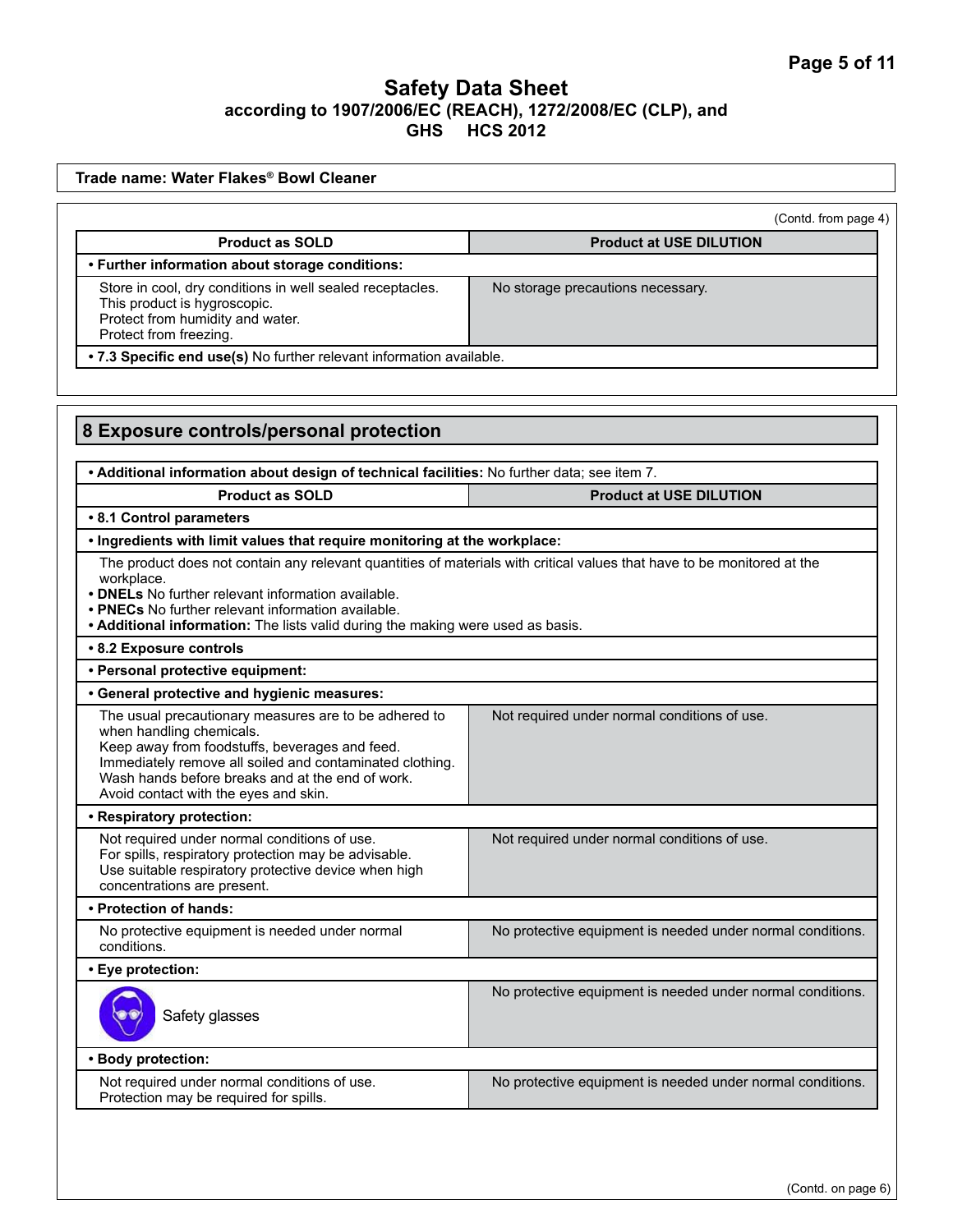| Trade name: Water Flakes® Bowl Cleaner                                                                          |                        |                                                                                         |
|-----------------------------------------------------------------------------------------------------------------|------------------------|-----------------------------------------------------------------------------------------|
|                                                                                                                 |                        | (Contd. from page 5)                                                                    |
| <b>Product as SOLD</b>                                                                                          |                        | <b>Product at USE DILUTION</b>                                                          |
| • Limitation and supervision of exposure into the environment                                                   |                        |                                                                                         |
| No further relevant information available.                                                                      |                        | No further relevant information available.                                              |
| • Risk management measures                                                                                      |                        |                                                                                         |
| See Section 7 for additional information.<br>No further relevant information available.                         |                        | See Section 7 for additional information.<br>No further relevant information available. |
|                                                                                                                 |                        |                                                                                         |
| 9 Physical and chemical properties                                                                              |                        |                                                                                         |
|                                                                                                                 | <b>Product as SOLD</b> | <b>Product at USE DILUTION</b>                                                          |
|                                                                                                                 |                        |                                                                                         |
|                                                                                                                 |                        |                                                                                         |
| Form:                                                                                                           | Powder                 |                                                                                         |
| . 9.1 Information on basic physical and chemical properties<br>• General Information<br>• Appearance:<br>Color: | <b>Blue</b>            | Liquid<br><b>Blue</b>                                                                   |
|                                                                                                                 | Floral                 | Floral                                                                                  |
|                                                                                                                 | Not determined.        | Not determined.                                                                         |
| $\cdot$ Odor:<br>. Odor threshold:<br>• pH-value at 20 °C:                                                      | Not applicable.        | $7.2 \pm 0.5$                                                                           |
| • Change in condition                                                                                           |                        |                                                                                         |
| <b>Melting point/Melting range:</b>                                                                             | Undetermined.          | Not applicable.                                                                         |
| <b>Boiling point/Boiling range:</b>                                                                             | Undetermined.          | 100° C / 212° F                                                                         |
| • Flash point:                                                                                                  | >212 °F / >100 °C      | Not determined.                                                                         |

| • Change in condition                     |                                                  |                                                  |
|-------------------------------------------|--------------------------------------------------|--------------------------------------------------|
| <b>Melting point/Melting range:</b>       | Undetermined.                                    | Not applicable.                                  |
| <b>Boiling point/Boiling range:</b>       | Undetermined.                                    | 100° C / 212° F                                  |
| • Flash point:                            | $>212$ °F / $>100$ °C                            | Not determined.                                  |
| • Flammability (solid, gaseous):          | Not determined.                                  | Not applicable.                                  |
| • Ignition temperature:                   | Not determined.                                  | Not applicable.                                  |
| • Decomposition temperature:              | Not determined.                                  | Not determined.                                  |
| • Self-igniting:                          | Product is not self-igniting.                    | Product is not self-igniting.                    |
| • Danger of explosion:                    | Product does not present an<br>explosion hazard. | Product does not present an explosion<br>hazard. |
| • Explosion limits:                       |                                                  |                                                  |
| Lower:                                    | Not determined.                                  | Not determined.                                  |
| Upper:                                    | Not determined.                                  | Not determined.                                  |
| • Vapor pressure at 20 °C:                | Not applicable.                                  | Not determined.                                  |
| • Density at 20 °C:                       | 1.1 $g/cm3$                                      | $1.00$ g/cm <sup>3</sup>                         |
| • Relative density                        | Not determined.                                  | Not determined.                                  |
| • Vapor density                           | Not applicable.                                  | Not applicable.                                  |
| • Evaporation rate                        | Not applicable.                                  | Not applicable                                   |
| . Solubility in / Miscibility with water: | Soluble.                                         | Complete                                         |
| • Partition coefficient                   |                                                  |                                                  |
| (n-octanol/water):                        | Not determined.                                  | Not determined.                                  |
| • Viscosity:                              |                                                  |                                                  |
| Dynamic:                                  | Not applicable.                                  | Not determined.                                  |
| Kinematic:                                | Not applicable.                                  | Not determined.                                  |
| • 9.2 Other information                   | No further relevant information<br>available.    | No further relevant information available.       |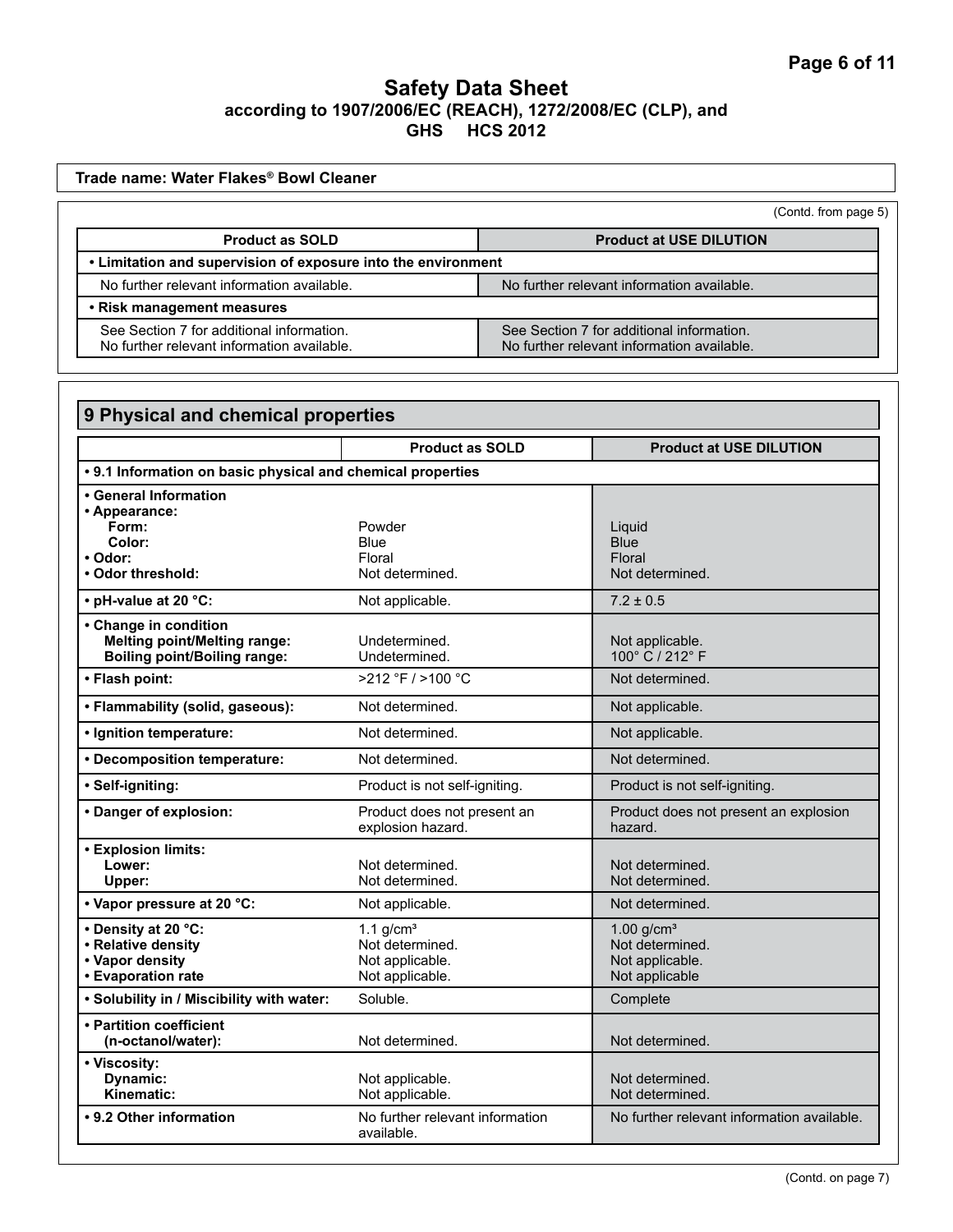**Trade name: Water Flakes® Bowl Cleaner**

(Contd. from page 6)

#### **10 Stability and reactivity**

**• 10.1 Reactivity** Not determined.

**• 10.2 Chemical stability**

- **Thermal decomposition / conditions to be avoided:** No decomposition if used and stored according to specifications.
- **10.3 Possibility of hazardous reactions** Toxic fumes may be released if heated above the decomposition point. Reacts with strong acids and alkali. Reacts with certain metals. As the product is supplied it is not capable of dust explosion; however enrichment with fine dust causes risk of dust explosion.
- **10.4 Conditions to avoid** Store away from oxidizing agents.
- **10.5 Incompatible materials:** No further relevant information available.
- **10.6 Hazardous decomposition products:** Carbon monoxide and carbon dioxide

#### **11 Toxicological information**

| • 11.1 Information on toxicological effects                                                                                                                                  |                                                          |
|------------------------------------------------------------------------------------------------------------------------------------------------------------------------------|----------------------------------------------------------|
| <b>Product as SOLD</b>                                                                                                                                                       | <b>Product at USE DILUTION</b>                           |
| • Acute toxicity: Calculated oral toxicity LD50: 6,730 mg/kg<br>(Rat)                                                                                                        | Non-toxic at use-dilution.                               |
| • LD/LC50 values relevant for classification:                                                                                                                                | • LD/LC50 values relevant for classification:            |
| 77-92-9 citric acid                                                                                                                                                          | No known significant effects or critical hazards.        |
| LD50<br>5040 mg/kg (mouse)<br>Oral                                                                                                                                           |                                                          |
| • Primary irritant effect:                                                                                                                                                   |                                                          |
| • on the skin: Slight irritant effect on skin and mucous<br>membranes.                                                                                                       | No adverse effects due to skin contact are expected.     |
| • on the eye: Irritating effect.                                                                                                                                             | Direct contact with eyes may cause temporary irritation. |
| • Sensitization: No sensitizing effects known.                                                                                                                               | No sensitizing effects known.                            |
| • Additional toxicological information:                                                                                                                                      |                                                          |
| The product shows the following dangers according to the calculation method of the General EU<br>Classification Guidelines for Preparations as issued in the latest version: |                                                          |
| Irritant                                                                                                                                                                     | Not classified.                                          |

# **12 Ecological information**

**• 12.1 Toxicity**

- **Aquatic toxicity:** The product contains materials that are harmful to the environment.
- **12.2 Persistence and degradability** No further relevant information available.
- **12.3 Bioaccumulative potential** No further relevant information available.
- **12.4 Mobility in soil** No further relevant information available.

**• Ecotoxical effects:** 

**• Remark:** 

Harmful to fish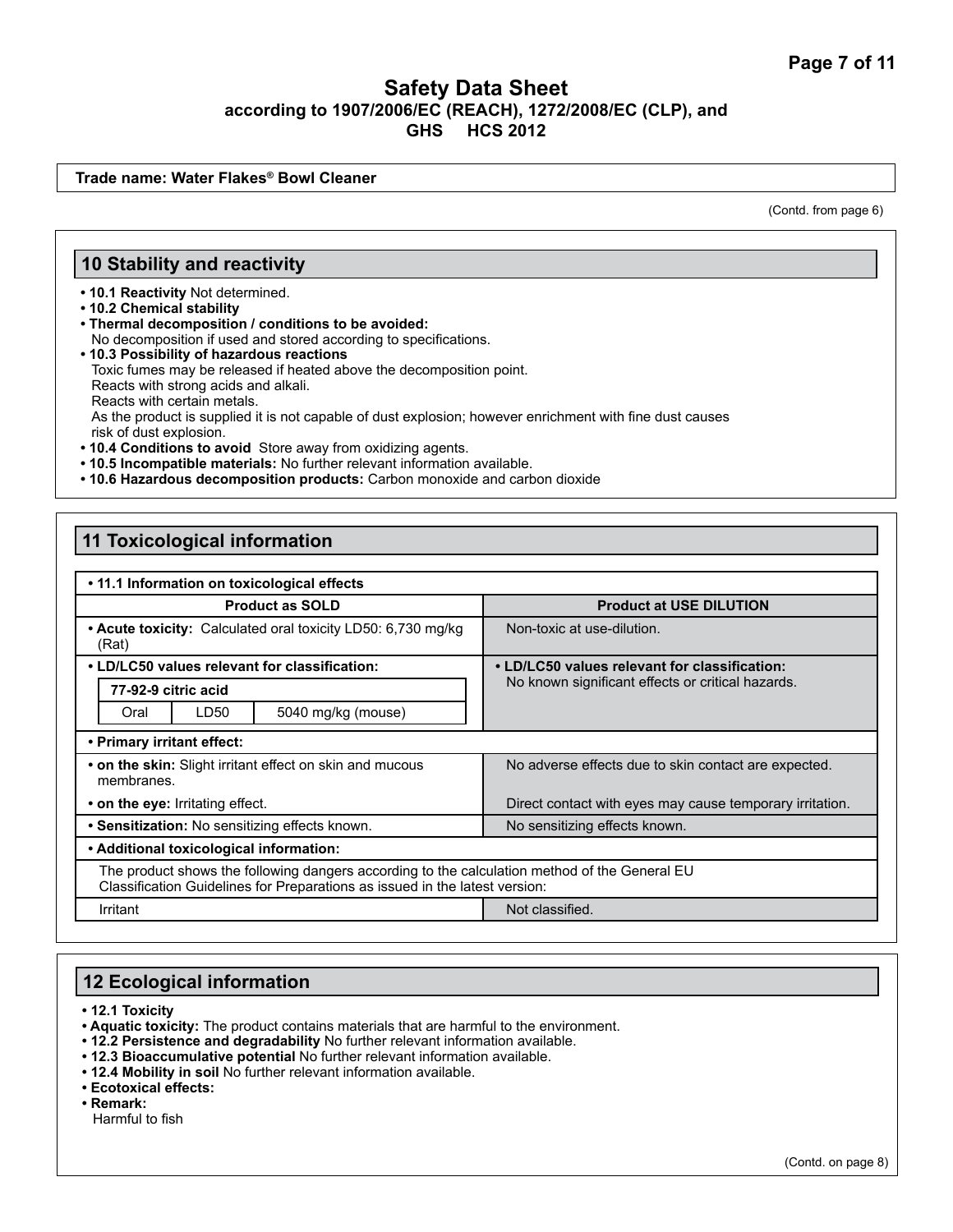#### **Trade name: Water Flakes® Bowl Cleaner**

(Contd. from page 7)

**• Additional ecological information:**

**• General notes:**

Water Hazard Class (Self-classification) in the concentrate. Water hazard class 1 (German Regulation) (Self-assessment): slightly hazardous for water Do not allow undiluted product or large quantities of it to reach ground water, water course or sewage system. Harmful to aquatic organisms.

- **12.5 Results of PBT and vPvB assessment**
- **PBT:** Not applicable.
- **vPvB:** Not applicable.
- **12.6 Other adverse effects** No further relevant information available.

#### **13 Disposal considerations • 13.1 Waste treatment methods Product as SOLD Product at USE DILUTION • Recommendation** Small amounts may be diluted with plenty of water and washed away. Dispose of bigger amounts in accordance with Local Authority requirements. Dilute concentrate with water and neutralize afterwards with suitable alkali material (sodium hydroxide solution, lime). The formed neutral salts are relatively environment-friendly. The user of this material has the responsibility to dispose of unused material, residues and containers in compliance with all relevant local, state and federal laws and regulations regarding treatment, storage and disposal for hazardous and nonhazardous wastes. Residual materials should be treated as hazardous. Diluted product can be flushed to sanitary sewer. Discard empty container in trash. **• Uncleaned packaging: • Recommendation:** Disposal must be made according to official regulations. Diluted product can be flushed to sanitary sewer. Discard empty container in trash. **• Recommended cleansing agents:** Water, if necessary together with cleansing agents.

| <b>14 Transport information</b>                               |                                  |  |
|---------------------------------------------------------------|----------------------------------|--|
| <b>Product as SOLD</b>                                        |                                  |  |
| • 14.1 UN-Number<br>• DOT, ADR, ADN, IMDG, IATA               | N/A                              |  |
| • 14.2 UN proper shipping name<br>• DOT, ADR, ADN, IMDG, IATA | Cleaning Compounds, NOI, powder. |  |
| • 14.3 Transport hazard class(es)                             |                                  |  |
| • DOT, ADR, ADN, IMDG, IATA<br>• Class                        | N/A                              |  |
| • 14.4 Packing group<br>• DOT, ADR, IMDG, IATA                | N/A                              |  |

(Contd. on page 9)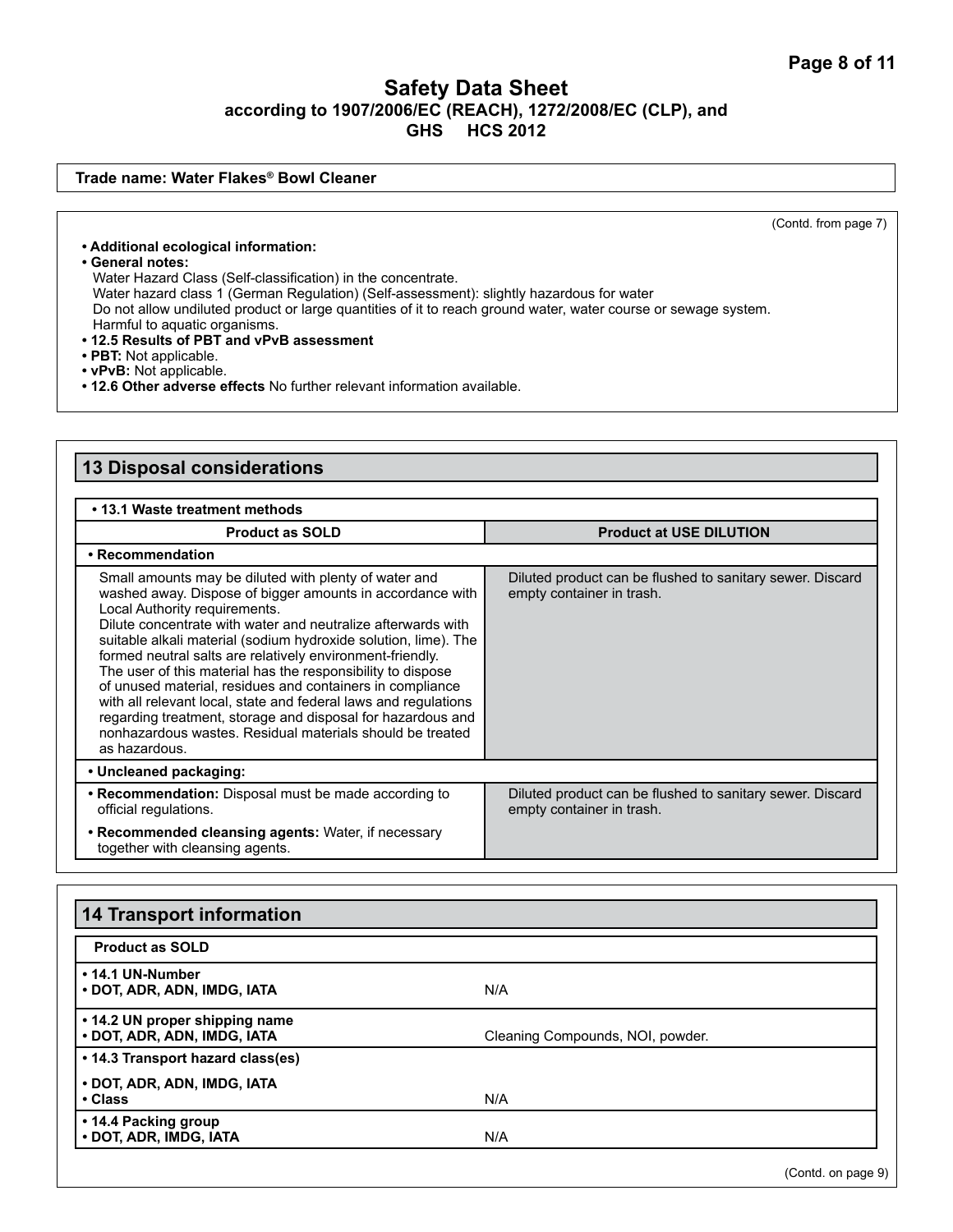| Trade name: Water Flakes® Bowl Cleaner                                            |                                                               |                                                                                                       |  |
|-----------------------------------------------------------------------------------|---------------------------------------------------------------|-------------------------------------------------------------------------------------------------------|--|
|                                                                                   |                                                               | (Contd. from page 8)                                                                                  |  |
| <b>Product as SOLD</b>                                                            |                                                               |                                                                                                       |  |
| • 14.5 Environmental hazards:<br>• Marine pollutant:                              |                                                               | No                                                                                                    |  |
| • 14.6 Special precautions for user                                               |                                                               | Not applicable.                                                                                       |  |
| . 14.7 Transport in bulk according to Annex II of<br>MARPOL73/78 and the IBC Code |                                                               | Not applicable.                                                                                       |  |
| • UN "Model Regulation":                                                          | Cleaning Compounds, NOI, powder.                              |                                                                                                       |  |
|                                                                                   | Product at USE DILUTION Not intended for transport.           |                                                                                                       |  |
|                                                                                   |                                                               |                                                                                                       |  |
| <b>15 Regulatory information</b>                                                  |                                                               |                                                                                                       |  |
| • United States (USA)<br>$\cdot$ SARA                                             |                                                               | . 15.1 Safety, health and environmental regulations/legislation specific for the substance or mixture |  |
|                                                                                   | <b>Product as SOLD</b>                                        | <b>Product at USE DILUTION</b>                                                                        |  |
|                                                                                   | · Section 355 (extremely hazardous substances):               |                                                                                                       |  |
| None of the ingredients is listed.                                                |                                                               | Not applicable.                                                                                       |  |
|                                                                                   | · Section 313 (Specific toxic chemical listings):             |                                                                                                       |  |
| None of the ingredients is listed.                                                |                                                               | None of the ingredients is listed.                                                                    |  |
|                                                                                   | • TSCA (Toxic Substances Control Act):                        |                                                                                                       |  |
| All ingredients are listed.                                                       |                                                               | All ingredients are listed.                                                                           |  |
| • Proposition 65 (California):                                                    |                                                               |                                                                                                       |  |
|                                                                                   | • Chemicals known to cause cancer:                            |                                                                                                       |  |
| None of the ingredients is listed.                                                |                                                               | None of the ingredients is listed.                                                                    |  |
|                                                                                   | • Chemicals known to cause reproductive toxicity for females: |                                                                                                       |  |
| None of the ingredients is listed.                                                |                                                               | None of the ingredients is listed.                                                                    |  |
|                                                                                   | Chemicals known to cause reproductive toxicity for males:     |                                                                                                       |  |
| None of the ingredients is listed.                                                |                                                               | None of the ingredients is listed.                                                                    |  |
|                                                                                   | • Chemicals known to cause developmental toxicity:            |                                                                                                       |  |
| None of the ingredients is listed.                                                |                                                               | None of the ingredients is listed.                                                                    |  |
| • Carcinogenic Categories                                                         |                                                               |                                                                                                       |  |
|                                                                                   | • EPA (Environmental Protection Agency)                       |                                                                                                       |  |
| None of the ingredients is listed.                                                |                                                               | None of the ingredients is listed.                                                                    |  |
|                                                                                   | • IARC (International Agency for Research on Cancer)          |                                                                                                       |  |
| 112926-00-8                                                                       | Precipitated silica (Silica-Amorphous)                        | 3<br>Not applicable.                                                                                  |  |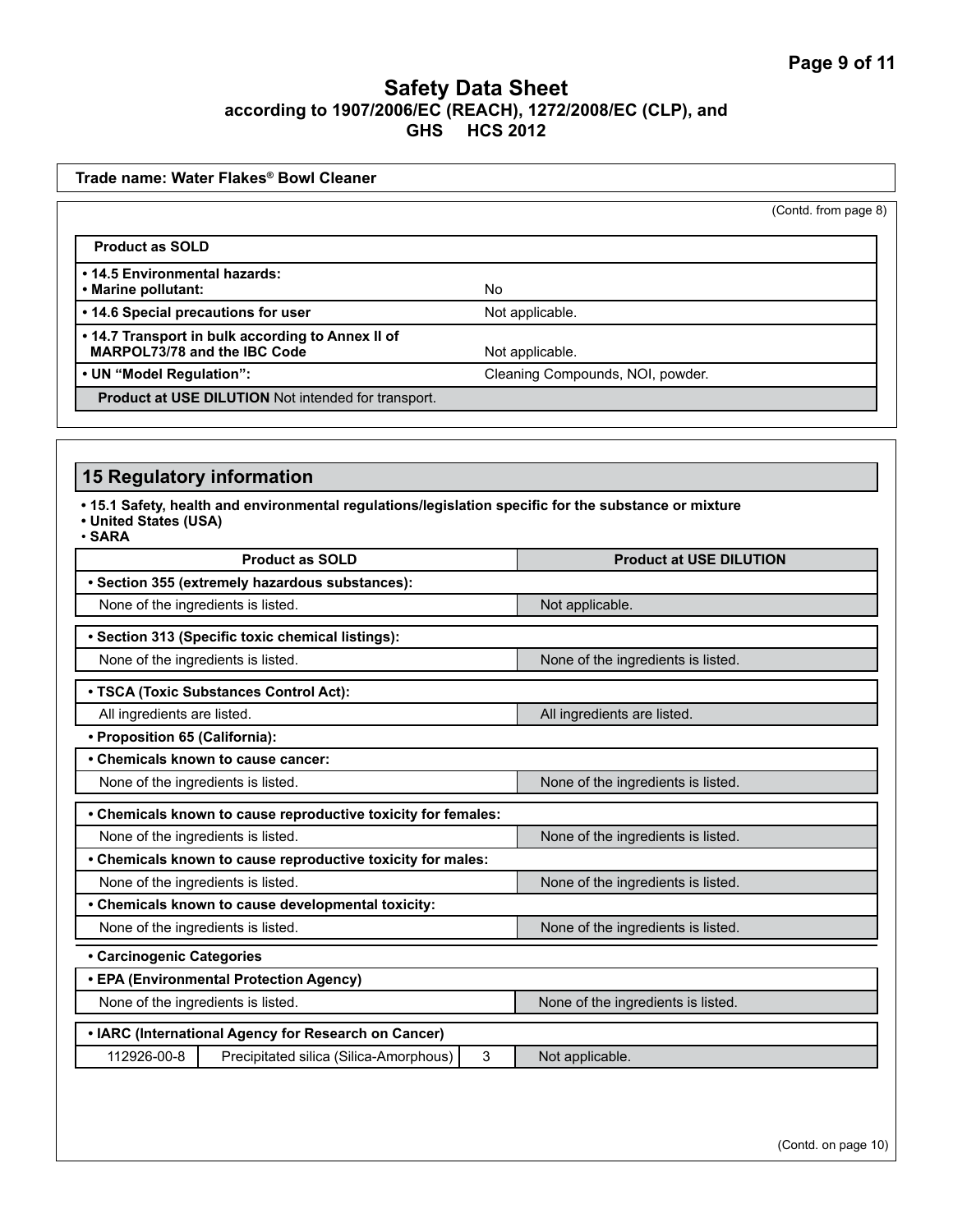| Trade name: Water Flakes® Bowl Cleaner                                                                                                                                                                                                                         |                                                                    |                                                            |  |
|----------------------------------------------------------------------------------------------------------------------------------------------------------------------------------------------------------------------------------------------------------------|--------------------------------------------------------------------|------------------------------------------------------------|--|
|                                                                                                                                                                                                                                                                |                                                                    | (Contd. from page 9)                                       |  |
|                                                                                                                                                                                                                                                                | <b>Product as SOLD</b>                                             | <b>Product at USE DILUTION</b>                             |  |
|                                                                                                                                                                                                                                                                | . TLV (Threshold Limit Value established by ACGIH)                 |                                                            |  |
| None of the ingredients is listed.                                                                                                                                                                                                                             |                                                                    | None of the ingredients is listed.                         |  |
|                                                                                                                                                                                                                                                                | . NIOSH-Ca (National Institute for Occupational Safety and Health) |                                                            |  |
|                                                                                                                                                                                                                                                                | None of the ingredients is listed.                                 | None of the ingredients is listed.                         |  |
|                                                                                                                                                                                                                                                                | • OSHA-Ca (Occupational Safety & Health Administration)            |                                                            |  |
| All ingredients are listed.                                                                                                                                                                                                                                    |                                                                    | All ingredients are listed.                                |  |
| • Canada                                                                                                                                                                                                                                                       |                                                                    |                                                            |  |
|                                                                                                                                                                                                                                                                | • Canadian Domestic Substances List (DSL)                          |                                                            |  |
| All ingredients are listed.                                                                                                                                                                                                                                    |                                                                    | All ingredients are listed.                                |  |
|                                                                                                                                                                                                                                                                | • Canadian Ingredient Disclosure list (limit 0.1%)                 |                                                            |  |
|                                                                                                                                                                                                                                                                | None of the ingredients is listed.                                 | None of the ingredients is listed.                         |  |
|                                                                                                                                                                                                                                                                | • Canadian Ingredient Disclosure list (limit 1%)                   |                                                            |  |
| 77-92-9                                                                                                                                                                                                                                                        | <b>Citric Acid</b>                                                 | Not applicable.                                            |  |
| 497-19-8                                                                                                                                                                                                                                                       | Sodium Carbonate                                                   | Not applicable.                                            |  |
| <b>16 Other information</b><br>This information is based on our present knowledge. However, this shall not constitute a guarantee for any specific product<br>features and shall not establish a legally valid contractual relationship.<br>• Relevant phrases |                                                                    |                                                            |  |
| H315 Causes skin irritation.                                                                                                                                                                                                                                   | H319 Causes serious eye irritation.                                |                                                            |  |
| R36<br><b>R38</b>                                                                                                                                                                                                                                              | Irritating to eyes.<br>Irritating to skin.                         |                                                            |  |
|                                                                                                                                                                                                                                                                | <b>Product as SOLD</b>                                             | <b>Product at USE DILUTION</b>                             |  |
|                                                                                                                                                                                                                                                                | . Hazardous Material Information System (U.S.A.)                   |                                                            |  |
| <b>Health</b>                                                                                                                                                                                                                                                  | $\overline{2}$                                                     | <b>Health</b><br>$\mathbf{0}$                              |  |
| <b>Flammability</b>                                                                                                                                                                                                                                            | $\mathbf{0}$                                                       | Flammability<br>$\mathbf{0}$                               |  |
| <b>Physical hazards</b>                                                                                                                                                                                                                                        | $\bf{0}$                                                           | <b>Physical hazards</b><br>$\mathbf{0}$                    |  |
|                                                                                                                                                                                                                                                                |                                                                    |                                                            |  |
|                                                                                                                                                                                                                                                                | 4=Very High; 3=High; 2=Moderate; 1=Slight; 0=Insignificant         | 4=Very High; 3=High; 2=Moderate; 1=Slight; 0=Insignificant |  |
|                                                                                                                                                                                                                                                                |                                                                    |                                                            |  |
|                                                                                                                                                                                                                                                                |                                                                    |                                                            |  |
|                                                                                                                                                                                                                                                                |                                                                    |                                                            |  |
|                                                                                                                                                                                                                                                                |                                                                    |                                                            |  |
|                                                                                                                                                                                                                                                                |                                                                    |                                                            |  |